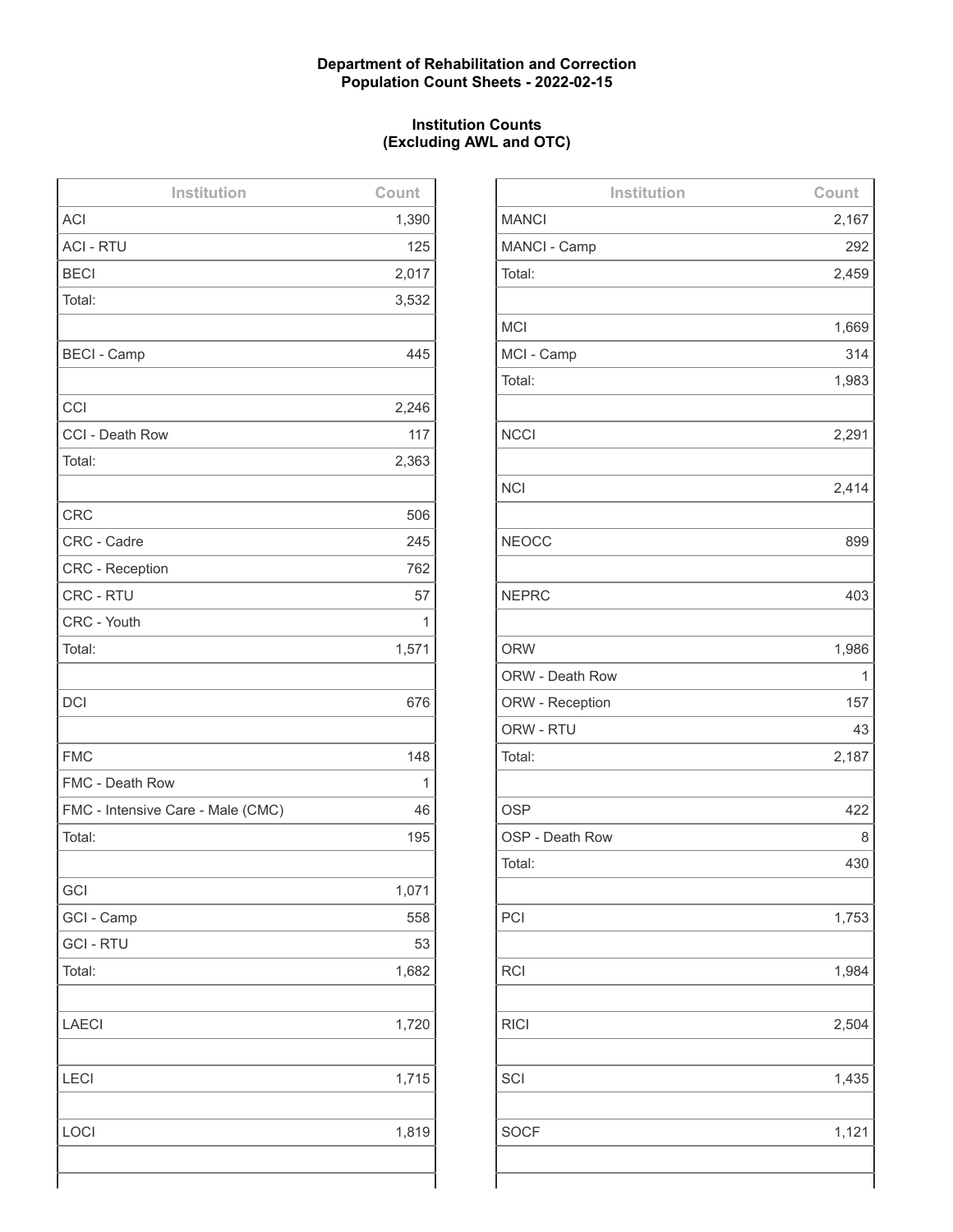|                  | <b>Total Population:</b> | 43,238 |
|------------------|--------------------------|--------|
|                  |                          |        |
| Total:           |                          | 944    |
| <b>WCI-RTU</b>   |                          | 27     |
| <b>WCI</b>       |                          | 917    |
|                  |                          |        |
| Total:           |                          | 635    |
| <b>TOCI - PC</b> |                          | 128    |
| <b>TOCI</b>      |                          | 507    |
|                  |                          |        |
| Total:           |                          | 1,422  |
| TCI - Camp       |                          | 391    |
| <b>TCI</b>       |                          | 1,031  |

\* The Total Population includes 30 Offenders with Reason Codes 30 & 31. \*\* The Total Population includes 30 Offenders with Reason Code 0A.

|  |  | <b>Male Population by Security Level</b> |  |
|--|--|------------------------------------------|--|
|  |  | (Include AWL and Exclude OTC)            |  |

| <b>Security Level</b>  |                   | <b>Body</b> | <b>AWL</b> | $(-OTC)$ | Total  |
|------------------------|-------------------|-------------|------------|----------|--------|
| <b>Total Level E</b>   |                   | 1,149       | 10         | 8        | 1,151  |
| Total Level 4          |                   | 972         | 11         | 5        | 978    |
| Total Level 3          |                   | 8,537       | 143        | 124      | 8,556  |
| <b>Total Level 2</b>   |                   | 15,487      | 171        | 120      | 15,538 |
| <b>Total Level 1</b>   |                   | 13,633      | 147        | 94       | 13,686 |
| <b>Total Death Row</b> |                   | 129         | 1          | $\Omega$ | 130    |
|                        | <b>Total Male</b> | 39,907      | 483        | 351      | 40,039 |

### **Female Population by Institution (Include AWL and Exclude OTC)**

|                 | <b>Total Female</b> | 3,270       | 44             | 31       | 3,283 |
|-----------------|---------------------|-------------|----------------|----------|-------|
| ORW - RTU       |                     | 43          | $\mathbf 0$    | $\Omega$ | 43    |
| ORW - Reception |                     | 157         | $\overline{4}$ | 3        | 158   |
| ORW - Death Row |                     |             | 0              | $\Omega$ |       |
| <b>ORW</b>      |                     | 1,986       | 31             | 20       | 1,997 |
| <b>NEPRC</b>    |                     | 403         | $\overline{4}$ | 3        | 404   |
| <b>FMC</b>      |                     | 5           | $\mathbf 0$    | 0        | 5     |
| <b>DCI</b>      |                     | 675         | 5              | 5        | 675   |
| Institution     |                     | <b>Body</b> | <b>AWL</b>     | $(-OTC)$ | Total |

| <b>LORCI</b>             | 607   |
|--------------------------|-------|
| <b>LORCI - Cadre</b>     | 223   |
| <b>LORCI - Reception</b> | 179   |
| Total:                   | 1,009 |
|                          |       |
| <b>MACI</b>              | 380   |
| MACI - Minimum           | 1,267 |
| Total:                   | 1,647 |
|                          |       |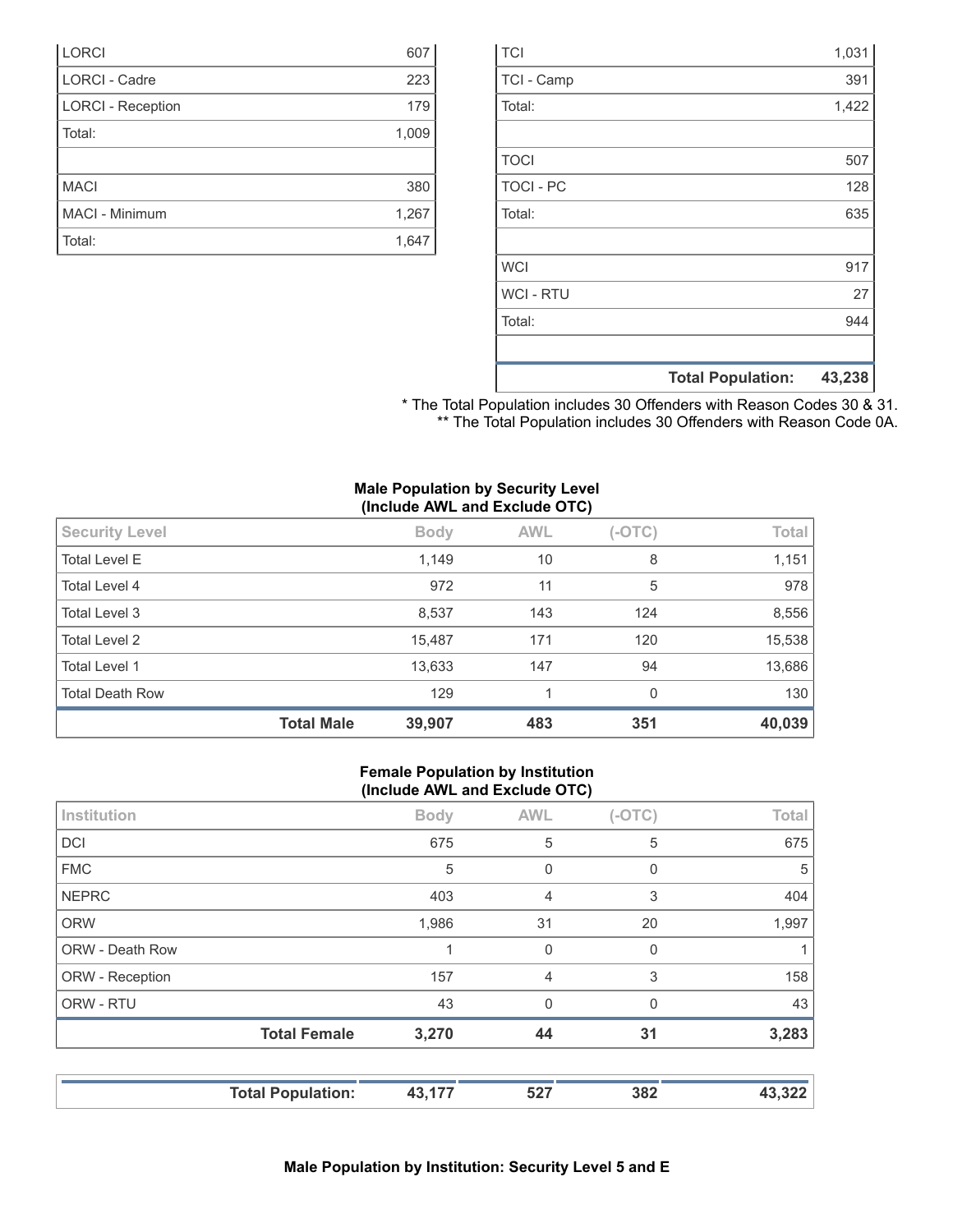**(Include AWL and Exclude OTC)**

| Institution  | . .                  | <b>Body</b>      | <b>AWL</b>     | $(-OTC)$                  | Total                     |
|--------------|----------------------|------------------|----------------|---------------------------|---------------------------|
| ACI          |                      | $\,$ 3 $\,$      | $\mathbf 0$    | $\mathbf 0$               | $\ensuremath{\mathsf{3}}$ |
| CRC          |                      | $\sqrt{3}$       | $\mathbf 0$    | $\mathbf 0$               | $\sqrt{3}$                |
| CRC - RTU    |                      | $\overline{7}$   | $\mathbf 0$    | $\mathbf 0$               | $\overline{7}$            |
| ${\sf FMC}$  |                      | $\sqrt{3}$       | $\mathbf 0$    | $\mathbf 0$               | $\mathfrak{S}$            |
| LECI         |                      | 27               | $\mathbf 0$    | $\mathbf 0$               | 27                        |
| LORCI        |                      | $\overline{2}$   | $\,0\,$        | $\mathbf 0$               | $\sqrt{2}$                |
| <b>MACI</b>  |                      | $\boldsymbol{9}$ | $\mathbf 0$    | $\mathbf 0$               | $\boldsymbol{9}$          |
| <b>MANCI</b> |                      | $\boldsymbol{9}$ | $\mathbf 0$    | $\mathsf 0$               | $\boldsymbol{9}$          |
| <b>NEOCC</b> |                      | $\overline{2}$   | $\mathbf 0$    | $\mathbf 0$               | $\overline{2}$            |
| OSP          |                      | 349              | $\sqrt{5}$     | $\mathbf 5$               | 349                       |
| <b>RCI</b>   |                      | 31               | $\mathbf 0$    | $\mathbf 0$               | 31                        |
| <b>RICI</b>  |                      | $\mathbf{1}$     | $\mathbf 0$    | $\mathbf 0$               | $\mathbf{1}$              |
| SOCF         |                      | 541              | $\overline{4}$ | $\ensuremath{\mathsf{3}}$ | 542                       |
| <b>TCI</b>   |                      | 16               | $\mathbf 0$    | $\mathbf 0$               | $16\,$                    |
| <b>TOCI</b>  |                      | 135              | $\mathbf{1}$   | $\mathbf 0$               | 136                       |
| TOCI - PC    |                      | $\overline{2}$   | $\mathbf 0$    | $\mathbf 0$               | $\sqrt{2}$                |
| WCI          |                      | $\sqrt{2}$       | $\mathbf 0$    | $\mathbf 0$               | $\sqrt{2}$                |
| WCI - RTU    |                      | $\overline{7}$   | $\mathbf 0$    | $\mathbf 0$               | $\overline{7}$            |
|              | <b>Total Level 5</b> | 1,149            | $10$           | 8                         | 1,151                     |

# **Male Population by Institution: Security Level 4 (Include AWL and Exclude OTC)**

| Institution                       | <b>Body</b> | <b>AWL</b>     | $(-OTC)$     | Total |
|-----------------------------------|-------------|----------------|--------------|-------|
| <b>ACI</b>                        | 3           | $\mathbf 0$    | $\mathbf 0$  | 3     |
| <b>CRC</b>                        |             | $\mathbf 0$    | $\mathbf 0$  |       |
| CRC - RTU                         | 10          | $\mathbf 0$    | $\Omega$     | 10    |
| <b>FMC</b>                        |             | $\mathbf 0$    | $\mathbf 0$  |       |
| FMC - Intensive Care - Male (CMC) | 1           | $\mathbf 0$    | $\Omega$     |       |
| <b>LORCI</b>                      | 8           | 1              | $\mathbf{1}$ | 8     |
| <b>MACI</b>                       | 15          | $\mathbf 0$    | 0            | 15    |
| <b>OSP</b>                        | 43          | $\mathbf 0$    | $\Omega$     | 43    |
| <b>SOCF</b>                       | 515         | 6              | 3            | 518   |
| <b>TOCI</b>                       | 355         | $\overline{4}$ |              | 358   |
| TOCI - PC                         | 11          | $\mathbf 0$    | $\Omega$     | 11    |
| <b>WCI-RTU</b>                    | 9           | $\mathbf 0$    | $\Omega$     | 9     |
| <b>Total Level 4</b>              | 972         | 11             | 5            | 978   |

**Male Population by Institution: Security Level 3 (Include AWL and Exclude OTC)**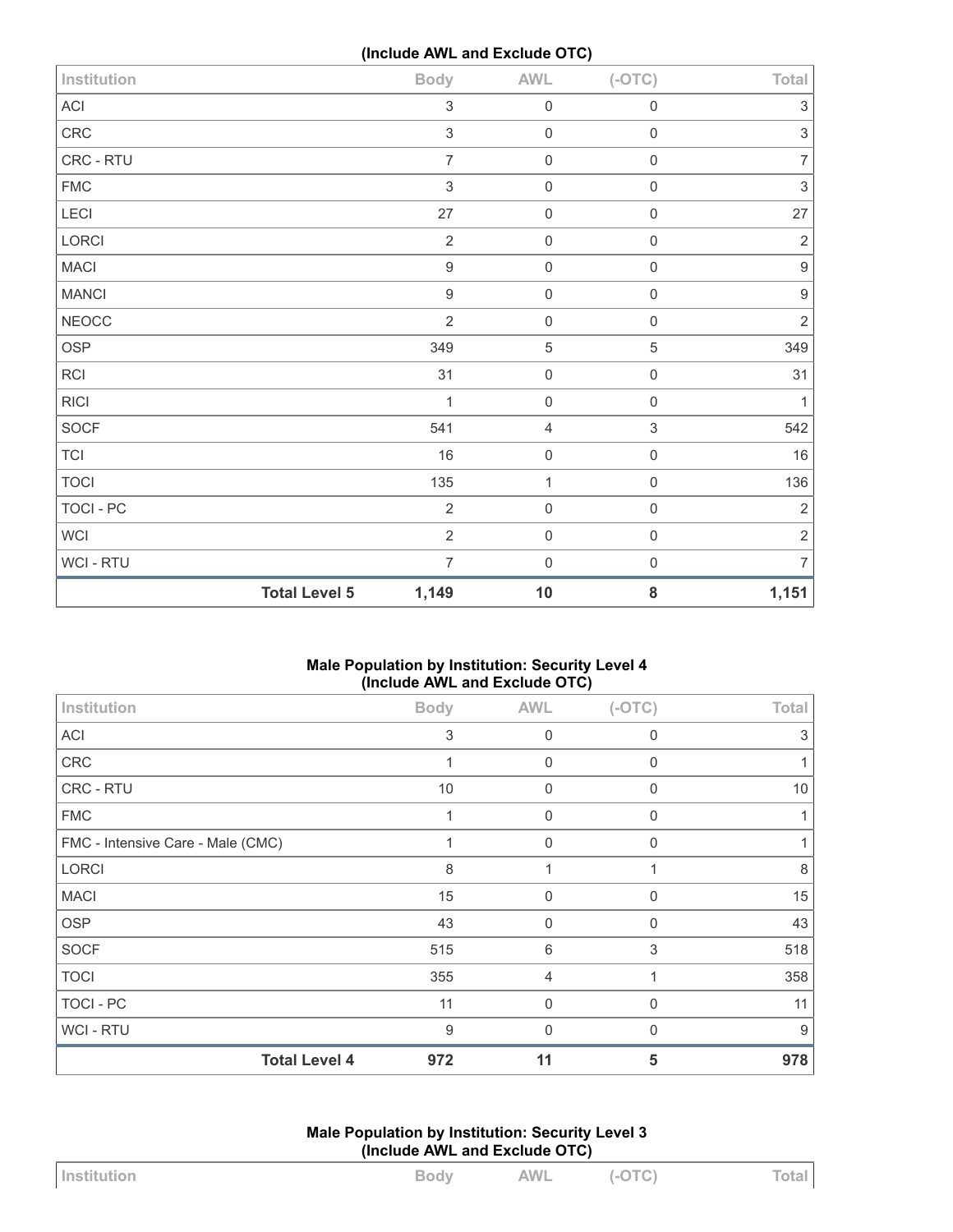| <b>ACI</b>                        |                      | 24                        | $\mathsf{O}\xspace$ | $\mathbf 0$         | 24               |
|-----------------------------------|----------------------|---------------------------|---------------------|---------------------|------------------|
| <b>BECI</b>                       |                      | $\boldsymbol{9}$          | $\mathbf{1}$        | $\mathbf{1}$        | $\boldsymbol{9}$ |
| CCI                               |                      | $\,6\,$                   | $\mathbf 0$         | $\mathbf 0$         | $\,6\,$          |
| <b>CRC</b>                        |                      | 208                       | 21                  | 20                  | 209              |
| CRC - Cadre                       |                      | $\,6\,$                   | $\mathbf 0$         | $\mathbf 0$         | $\,6\,$          |
| CRC - Reception                   |                      | 363                       | $\mathbf 5$         | $\overline{4}$      | 364              |
| CRC - RTU                         |                      | 39                        | $\mathbf 0$         | $\mathbf 0$         | 39               |
| <b>FMC</b>                        |                      | $\overline{7}$            | $\mathbf 0$         | $\mathbf 0$         | $\overline{7}$   |
| FMC - Intensive Care - Male (CMC) |                      | $\mathbf{1}$              | $\mathbf 0$         | $\mathbf 0$         | $\mathbf{1}$     |
| GCI                               |                      | $\sqrt{2}$                | $\mathbf 0$         | $\mathbf 0$         | $\sqrt{2}$       |
| <b>LAECI</b>                      |                      | $\sqrt{3}$                | $\mathbf 0$         | $\mathbf 0$         | $\mathsf 3$      |
| LECI                              |                      | 1,335                     | 15                  | 11                  | 1,339            |
| LOCI                              |                      | $\,6\,$                   | $\mathbf 0$         | $\mathbf 0$         | $\,6\,$          |
| LORCI                             |                      | 255                       | 45                  | 45                  | 255              |
| <b>LORCI - Cadre</b>              |                      | 100                       | $\mathbf 0$         | $\mathbf 0$         | 100              |
| <b>LORCI - Reception</b>          |                      | 136                       | $\sqrt{2}$          | $\sqrt{2}$          | 136              |
| <b>MACI</b>                       |                      | 263                       | $\mathbf{1}$        | $\mathbf{1}$        | 263              |
| <b>MANCI</b>                      |                      | 1,858                     | 18                  | 13                  | 1,863            |
| MCI                               |                      | $\mathbf{1}$              | $\mathbf 0$         | $\mathbf 0$         | 1                |
| <b>NCCI</b>                       |                      | $\ensuremath{\mathsf{3}}$ | $\mathbf{1}$        | $\mathbf{1}$        | $\sqrt{3}$       |
| <b>NCI</b>                        |                      | $\overline{4}$            | $\mathsf 0$         | $\mathbf 0$         | $\overline{4}$   |
| <b>NEOCC</b>                      |                      | 432                       | 14                  | 13                  | 433              |
| <b>OSP</b>                        |                      | $\overline{4}$            | $\mathbf 0$         | $\mathbf 0$         | $\overline{4}$   |
| PCI                               |                      | 28                        | $\mathbf 0$         | $\mathbf 0$         | 28               |
| <b>RCI</b>                        |                      | 1,645                     | $10$                | $\boldsymbol{7}$    | 1,648            |
| <b>RICI</b>                       |                      | $\boldsymbol{7}$          | $\mathbf 0$         | $\mathbf 0$         | $\boldsymbol{7}$ |
| <b>SOCF</b>                       |                      | 62                        | $\mathbf{1}$        | $\mathbf{1}$        | 62               |
| <b>TCI</b>                        |                      | 844                       | $\overline{4}$      | $\overline{2}$      | 846              |
| TCI - Camp                        |                      | $\mathbf{1}$              | $\mathsf{O}\xspace$ | $\mathsf{O}\xspace$ | $\mathbf{1}$     |
| <b>TOCI</b>                       |                      | 12                        | $\mathsf 0$         | $\mathsf{O}\xspace$ | 12               |
| <b>TOCI - PC</b>                  |                      | 50                        | $\mathbf{1}$        | $\mathbf{1}$        | 50               |
| <b>WCI</b>                        |                      | 815                       | $\overline{4}$      | $\overline{2}$      | 817              |
| <b>WCI-RTU</b>                    |                      | $\,8\,$                   | $\mathsf{O}\xspace$ | $\mathsf{O}\xspace$ | $\,8\,$          |
|                                   | <b>Total Level 3</b> | 8,537                     | 143                 | 124                 | 8,556            |

### **Male Population by Institution: Security Level 2 (Include AWL and Exclude OTC)**

| Institution | <b>Body</b> | <b>AWL</b> | $(-OTC)$ | Total |
|-------------|-------------|------------|----------|-------|
| <b>ACI</b>  | 773         |            |          | 778   |
| ACI - RTU   | 97          |            |          | 98    |
| <b>BECI</b> | 1,315       | 15         | 12       | 1,318 |
| CCI         | 1,687       |            |          | 1,691 |
|             |             |            |          |       |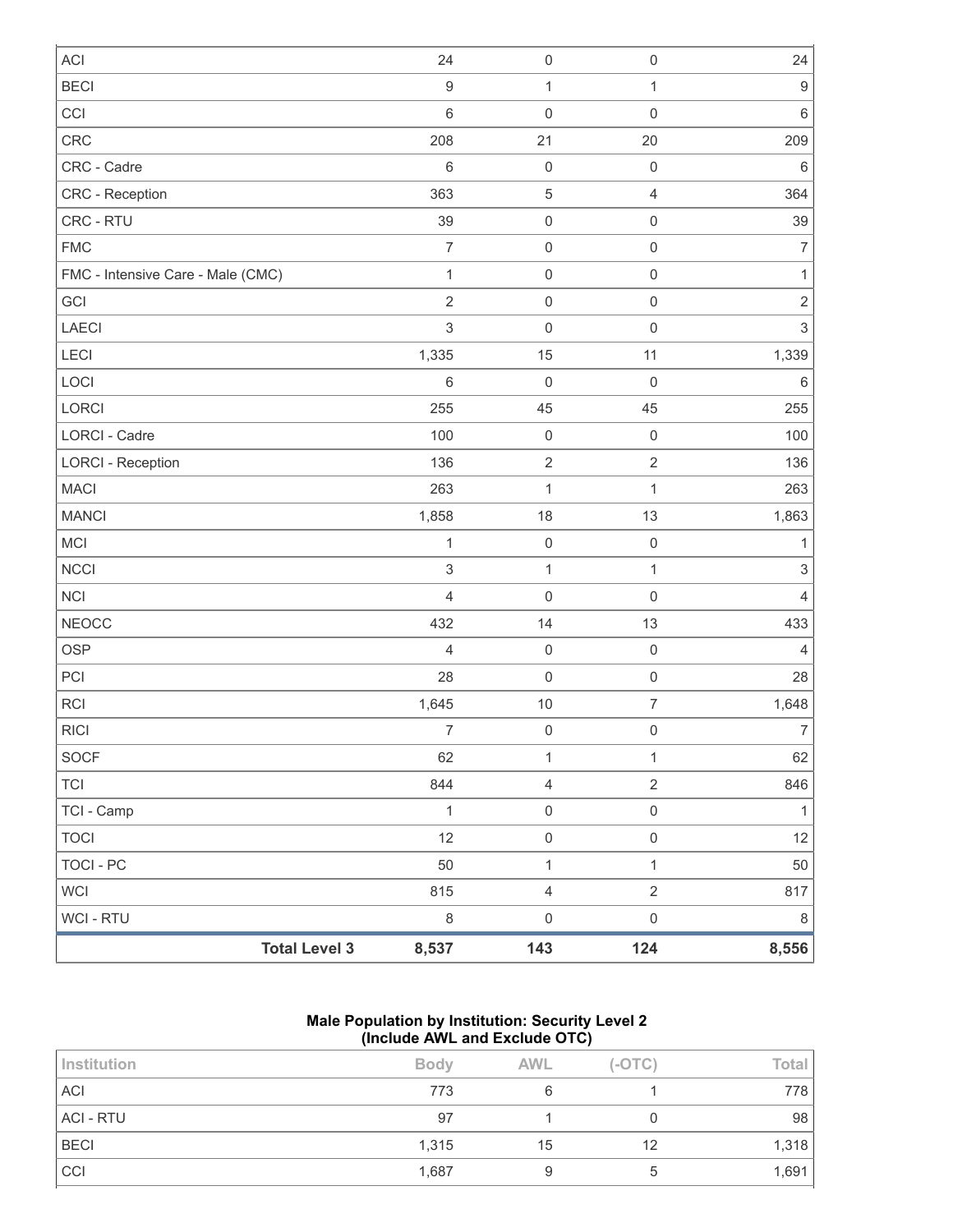| CRC                               |                      | 98               | $\boldsymbol{7}$          | $\boldsymbol{7}$          | 98           |
|-----------------------------------|----------------------|------------------|---------------------------|---------------------------|--------------|
| CRC - Cadre                       |                      | 207              | $\mathbf 0$               | $\mathbf 0$               | 207          |
| CRC - Reception                   |                      | 171              | $\mathbf 0$               | $\mathbf 0$               | 171          |
| CRC - RTU                         |                      | $\mathbf{1}$     | $\mathbf 0$               | $\mathbf 0$               | $\mathbf{1}$ |
| CRC - Youth                       |                      | $\mathbf{1}$     | $\mathbf 0$               | $\mathbf 0$               | $\mathbf{1}$ |
| DCI                               |                      | 1                | $\mathbf 0$               | $\mathbf 0$               | $\mathbf{1}$ |
| <b>FMC</b>                        |                      | $\boldsymbol{9}$ | $\sqrt{5}$                | $\mathbf{1}$              | 13           |
| FMC - Intensive Care - Male (CMC) |                      | 11               | $\mathbf 0$               | $\mathbf 0$               | 11           |
| GCI                               |                      | 553              | $\ensuremath{\mathsf{3}}$ | $\mathbf{1}$              | 555          |
| <b>GCI - RTU</b>                  |                      | 43               | $\mathbf 0$               | $\mathbf 0$               | 43           |
| LAECI                             |                      | 1,015            | 20                        | 18                        | 1,017        |
| <b>LECI</b>                       |                      | 353              | $\mathbf 0$               | $\mathbf 0$               | 353          |
| LOCI                              |                      | 927              | $\,6\,$                   | $\ensuremath{\mathsf{3}}$ | 930          |
| LORCI                             |                      | 93               | $\overline{7}$            | $\overline{7}$            | 93           |
| <b>LORCI - Cadre</b>              |                      | 44               | $\mathbf 0$               | $\mathbf 0$               | 44           |
| <b>LORCI - Reception</b>          |                      | 24               | $\mathbf 0$               | $\mathbf 0$               | 24           |
| <b>MACI</b>                       |                      | 93               | $\sqrt{2}$                | $\sqrt{2}$                | 93           |
| <b>MANCI</b>                      |                      | 285              | $\mathbf 0$               | $\mathbf 0$               | 285          |
| MCI                               |                      | 1,171            | 11                        | $\sqrt{2}$                | 1,180        |
| MCI - Camp                        |                      | $\mathbf{1}$     | $\mathbf 0$               | $\mathbf 0$               | $\mathbf{1}$ |
| <b>NCCI</b>                       |                      | 896              | 13                        | $\boldsymbol{9}$          | 900          |
| <b>NCI</b>                        |                      | 1,364            | 13                        | 12                        | 1,365        |
| <b>NEOCC</b>                      |                      | 464              | 14                        | 14                        | 464          |
| PCI                               |                      | 982              | $\,8\,$                   | $\sqrt{4}$                | 986          |
| RCI                               |                      | 307              | $\mathbf{1}$              | $\mathbf{1}$              | 307          |
| <b>RICI</b>                       |                      | 1,365            | 23                        | 18                        | 1,370        |
| SCI                               |                      | 887              | $\,$ 5 $\,$               | $\ensuremath{\mathsf{3}}$ | 889          |
| SOCF                              |                      | $\overline{2}$   | $\mathbf 0$               | $\mathbf 0$               | $\sqrt{2}$   |
| <b>TCI</b>                        |                      | 137              | $\mathbf{1}$              | $\mathbf 0$               | 138          |
| TCI - Camp                        |                      | $\sqrt{2}$       | $\mathbf 0$               | $\mathbf 0$               | $\sqrt{2}$   |
| <b>TOCI</b>                       |                      | $\sqrt{5}$       | $\mathbf 0$               | $\mathsf{O}\xspace$       | $\,$ 5 $\,$  |
| <b>TOCI - PC</b>                  |                      | 65               | $\mathbf 0$               | $\mathbf 0$               | 65           |
| <b>WCI</b>                        |                      | 38               | $\mathbf{1}$              | $\mathsf{O}\xspace$       | 39           |
|                                   | <b>Total Level 2</b> | 15,487           | 171                       | 120                       | 15,538       |

### **Male Population by Institution: Security Level 1 (Include AWL and Exclude OTC)**

| Institution      | <b>Body</b> | <b>AWL</b> | $(-OTC)$ | Total |
|------------------|-------------|------------|----------|-------|
| <b>ACI</b>       | 587         |            |          | 592   |
| <b>ACI - RTU</b> | 28          |            |          | 28    |
| <b>BECI</b>      | 693         |            | 6        | 695   |
| BECI - Camp      | 445         |            | υ        | 446   |
|                  |             |            |          |       |